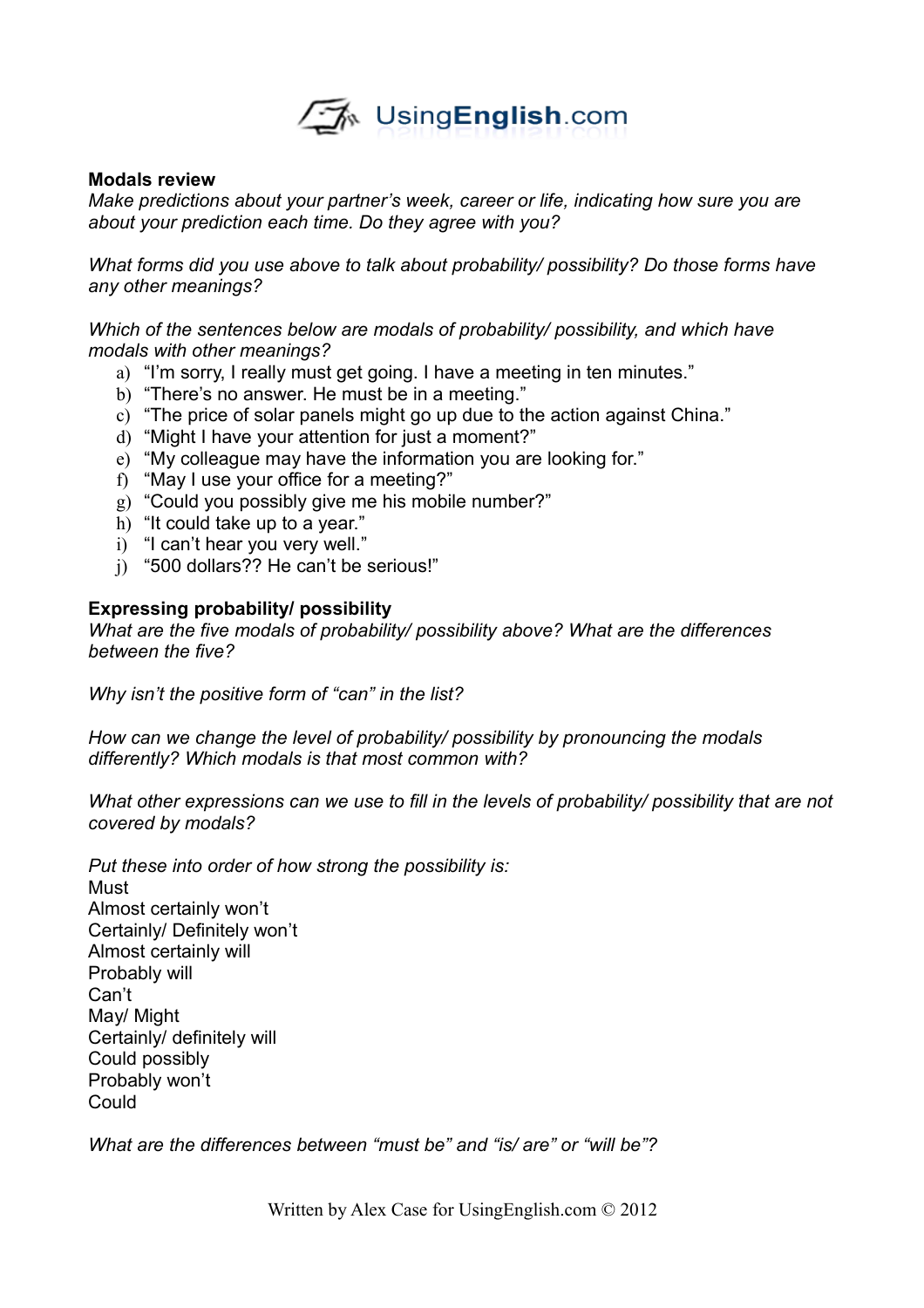

# **Past and present modals review**

*Change these sentences to be about the present or future:*

- A) "He must have lost his job."
- B) "I really had to go the dentist."
- C) "I could use the old versions of Windows, but the new versions…"
- D) "You could have got a better price."
- E) "He can't have got the job!"
- F) "He couldn't get on with his subordinates."
- G) "He said that he would pick me up from the airport."
- H) "I would have helped, but…"
- I) "It might have been better to have the sales conference nearer here."
- J) "It may have been an earthquake."
- K) "You should have phoned him straightaway."

*What are the past forms of each of the modals in the present/ future sentences? When there are two different past forms with the same modal, why do they both exist?*

*Why couldn't the other examples have a different form?*

*Have conversations including the sentences above, then switch partners and do the same with the present sentences.*

*Convert the sentences from the beginning of the lesson into the past.*

#### **Other meanings of modals**

*What meanings do the modals have in these sentences?* "Shall I phone back later?" "Shall we take a break?" "We ought to recruit more staff." "Can you move the microphone?" "Will you all please stand up?" "May I come in?" "I need to update the software on your computer." "Oh, you shouldn't have!" "Must you smoke at your desk?" "I needn't have taken a taxi." (different from "I didn't need to take a taxi.") "You'd better call him on his mobile." (different from "You should call him on his mobile.")

*What sentences with modals can you use in these situations?* Ending a conversation Insisting (e.g. in a negotiation) Softening position (e.g. in a negotiation) Interrupting Starting meetings/ Getting down to business **Telephoning**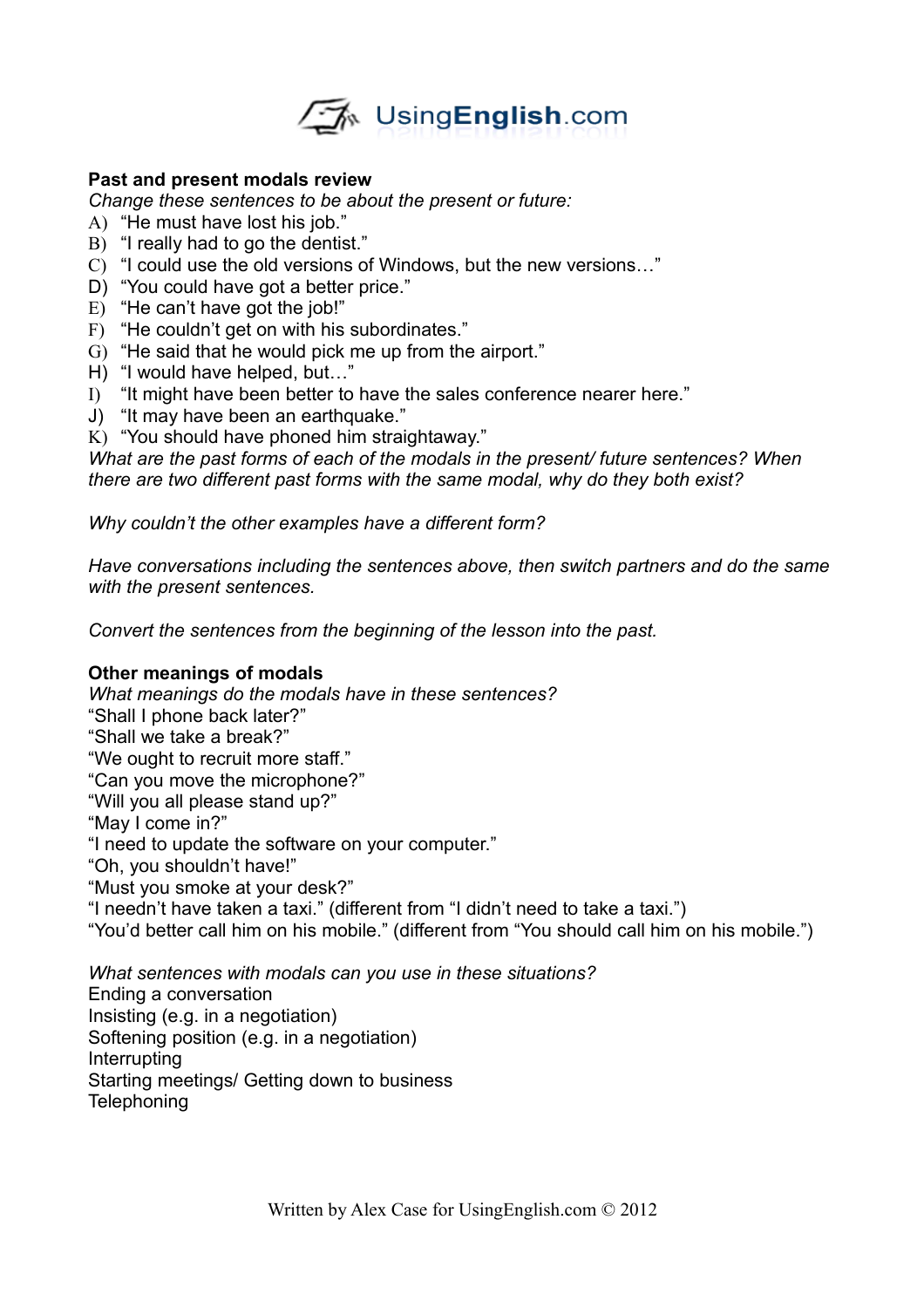

## **Modals review Suggested answers**

- a) "I'm sorry, I really must get going. I have a meeting in ten minutes." obligation
- b) "There's no answer. He must be in a meeting." probability/ possibility
- c) "The price of solar panels might go up due to the action against China." probability/ possibility
- d) "Might I have your attention for just a moment?" request/ polite order
- e) "My colleague may have the information you are looking for." probability/ possibility
- f) "May I use your office for a meeting?" polite request/ asking for permission
- g) "Could you possibly give me his mobile number?" polite request
- h) "It could take up to a year." possibility/ probability
- i) "I can't hear you very well." ability
- j) "500 dollars?? He can't be serious!" possibility/ probability

The modals of probability/ possibility are "must", "might", "may", "could" and "can't", in approximate order. "Can't" is the opposite of "must", so there is no need for "can".

You can make something more certain by stressing "must" or "can't" or less certain by stretching out "might", "may" or (most commonly) "could", or by using extreme intonation.

The most useful non-modal expressions for probability/ possibility are "certainly", "definitely", "probably", "maybe" and "possibly".

*In order of certainty:* Certainly/ definitely will Must Almost certainly will Probably will May/ Might Could Could possibly Probably won't Almost certainly won't Can't Certainly/ Definitely won't

Although "will" and "must" are both showing certainty, it is of a different kind. "Will" is seen as a future fact, whereas "must" is a strong supposition and so therefore still my opinion.

#### **Past and present modals review**

- A) "He must have lost his job." He must lose his job
- B) "I really had to go the dentist." I really have to/ must go to the dentist
- C) "I could use the old versions of Windows, but the new versions…" I can use the old versions of Windows, but the new versions…
- D) "You could have got a better price." You could get a better price
- E) "He can't have got the job!"  $-$  He can't get the job!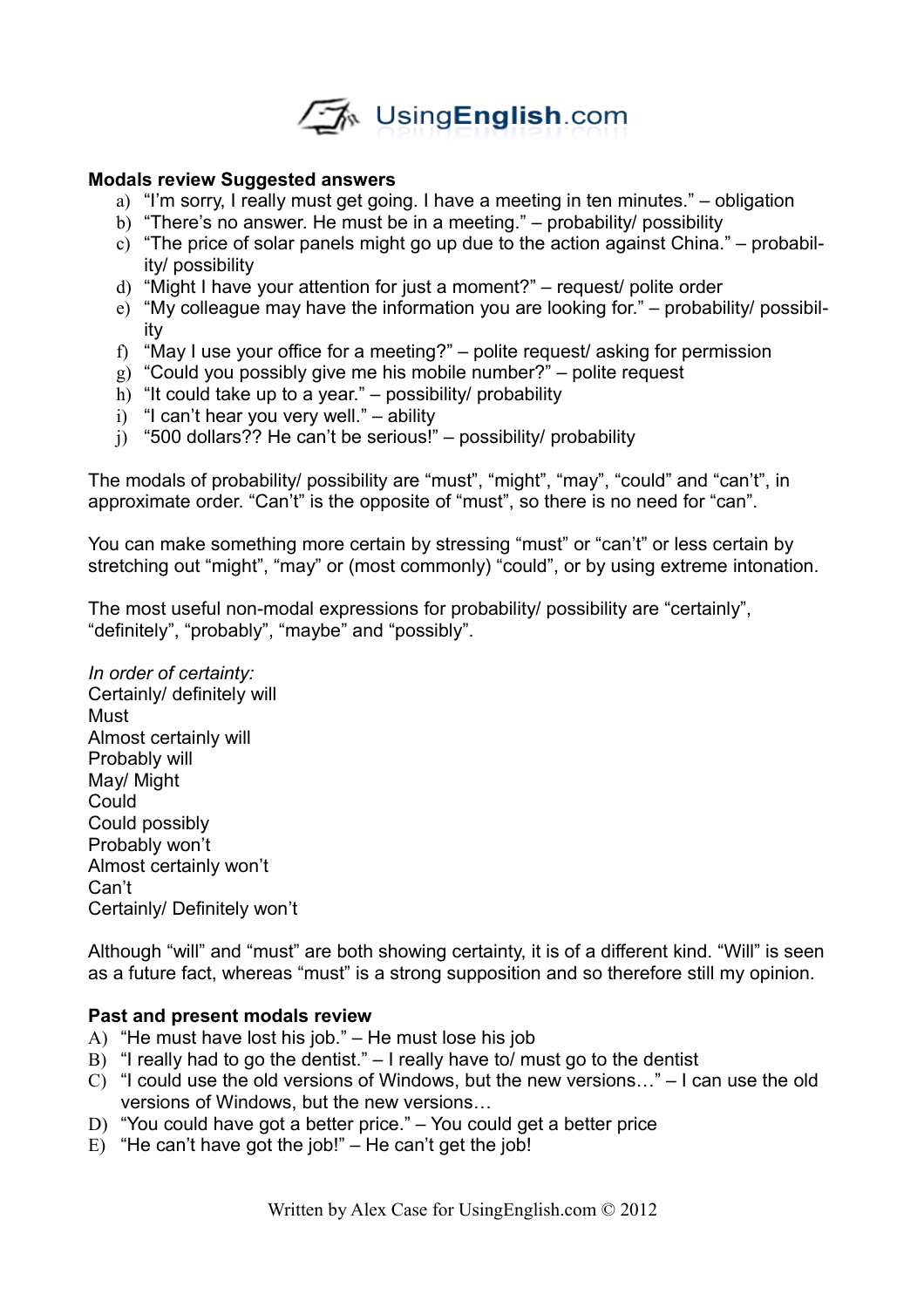

- F) "He couldn't get on with his subordinates." He can't get on with his subordinates
- G) "He said that he would pick me up from the airport." He says/ said that he will pick me up from the airport
- H) "I would have helped, but…" I would help, but…
- I) "It might have been better to have the sales conference nearer here."  $-$  It might be better to have the sales conference nearer here
- J) "It may have been an earthquake." It may be an earthquake
- K) "You should have phoned him straightaway."  $-$  You should phone him straightaway

*The past forms are:* must – must have + PP/ had to can – could can't – couldn't/ can't have + PP could – could have + PP will – would would – would have + PP might – might have + PP may – may have + PP should – should have + PP

When there are two past forms, it is because they have different meanings, e.g. "couldn't" for ability and "can't + have + PP" for probability/ possibility.

"Could", "should" and "would" are already past forms, so the verb itself can't change to make it more past. "Might" is theoretically the past of "may" (as seen in super-polite requests), but as they have the same meaning changing from one to the other doesn't actually make the meaning past – and anyway past requests don't exist!

*The sentences from the beginning of the lesson in the past are:*

- a) "I'm sorry, I really must get going. I have a meeting in ten minutes." I'm sorry, I really had to get going. (obligation)
- b) "There's no answer. He must be in a meeting." There was no answer. He must have been in a meeting. (probability/ possibility)
- c) "The price of solar panels might go up due to the action against China." The price of solar panels might have gone up (probability/ possibility)
- d) "Might I have your attention for just a moment?" no past form possible
- e) "My colleague may have the information you are looking for."– My colleague may have had the information you were looking for. (probability/ possibility)
- f) "May I use your office for a meeting?" no past form possible
- g) "Could you possibly give me his mobile number?" no past form possible
- h) "It could take up to a year." It could have taken up to a year (possibility/ probability)
- i) "I can't hear you very well."  $-1$  couldn't hear you very well (ability)
- j) "500 dollars?? He can't be serious!" 500 dollars?? He can't have been serious! (possibility/ probability)